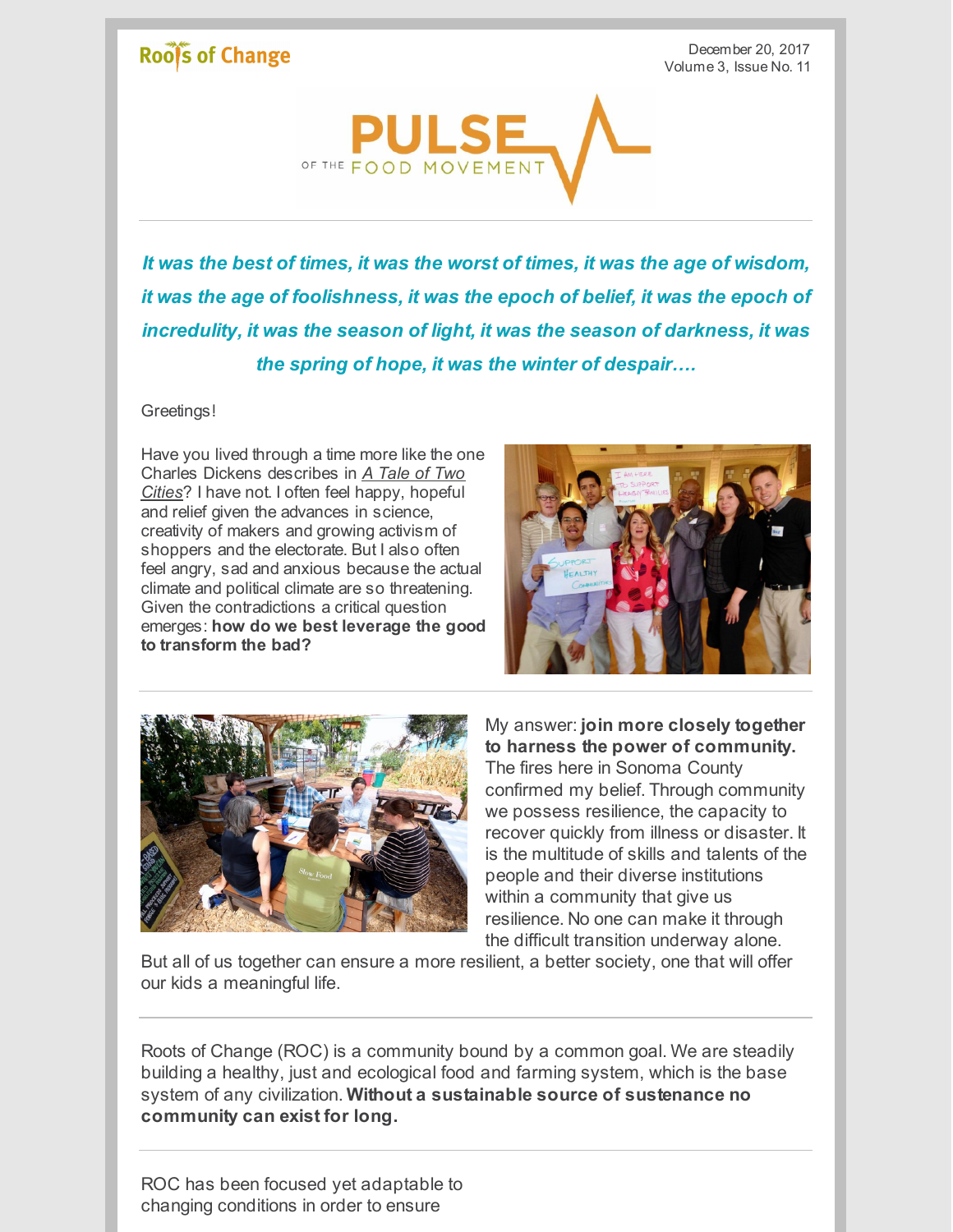impact. It has worked. We seeded and cultivated communities of activists all over the state. We keep them informed, give them empowering tools and offer them opportunities to act. Together we have enacted new laws that support our goal. ROC's actions have brought over \$26 million in public and private funds to small farms and nonprofits working to improve our food system.

## **Our work can only continue with your [support](http://www.rootsofchange.org/get-involved/donate)**





**In 2018, ROC will enter a new phase.** We will produce a podcast that shares the good news about the amazing transformations underway in food, farming and communities, which I will host. In [collaboration](http://watershedmedia.org/main/) with Watershed Media, we will develop and run consumer and voter education campaigns using social media and street art to help people make healthy and responsible purchasing choices

when shopping and voting. Finally, we will offer strategic consulting to governments, companies and nonprofits that are aligned with our values and goals.

**We need your help to do it.** Please [support](http://www.rootsofchange.org/get-involved/donate) our effort so we may continue to effectively work for you and the future of our communities.

Donations of \$100 or more will receive our ROC "Vote for your Food! tee.

*IMPORTANT: On the PayPal payment page, see the field below your \$100 or more amount that says* "Write a Note (optional)". In that field, please stipulate Male or Female cut and size (XL, L, M, S). *Thank you!*



Happy holidays and warmest appreciation for your continued interest and support,